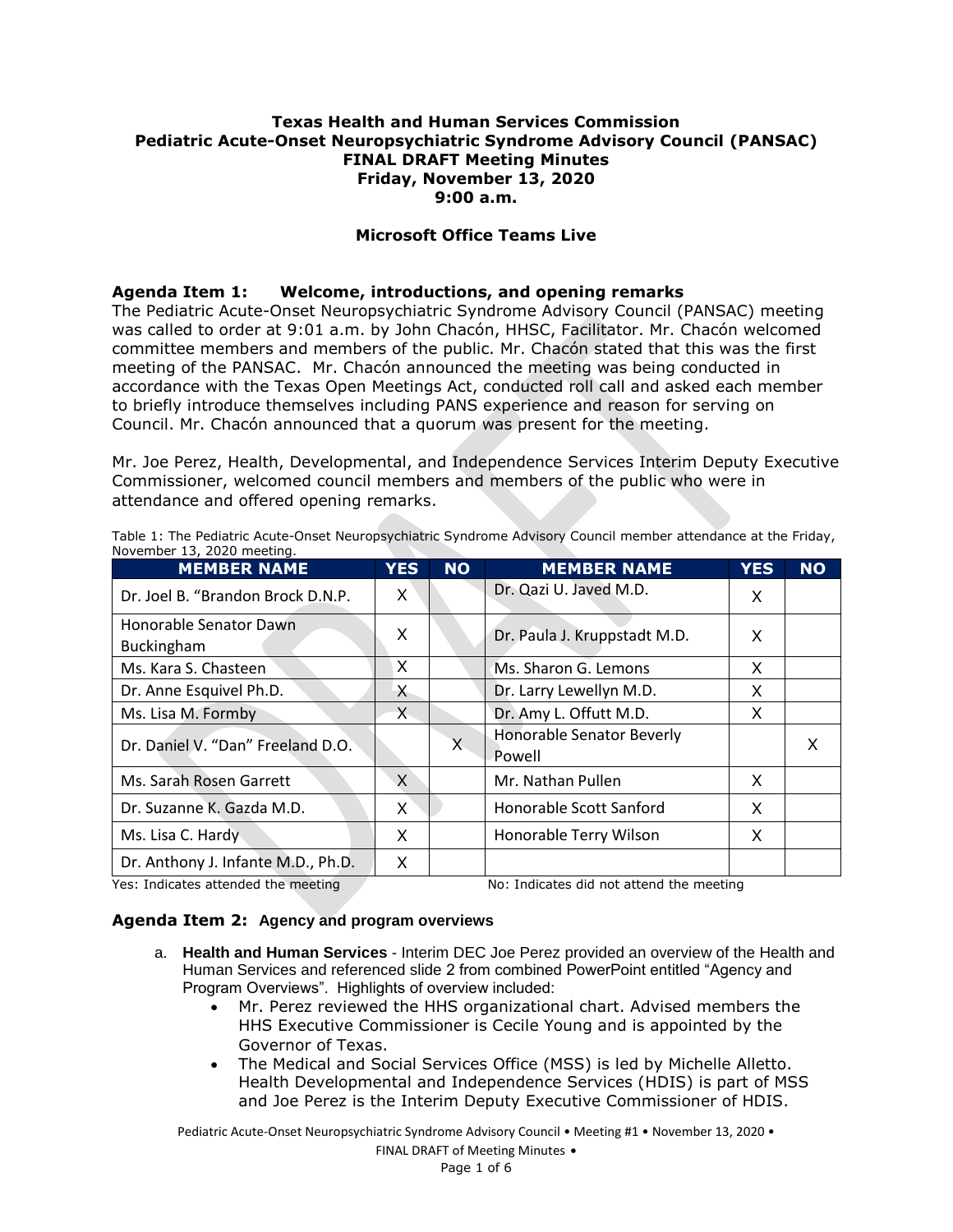- HDIS administers approximately 40 different programs that serve as a safety net for Texans providing critical health care, nutrition and support services.
- b. **Rehabilitative and Independence Services** Ms. Keisha Rowe, Office of Independent Services (OIS), HHSC, provided an overview of the Rehabilitative and Independence Services and referenced slide 3 from combined PowerPoint entitled "Agency and Program Overviews". Highlights of overview included:
	- Ms. Rowe provided an overview of Rehabilitative and Independence Services:
		- 1. The Office of Deaf and Hard of Hearing
		- 2. Office of Guardianship Services
- c. **Office of Independence Services** Ms. Keisha Rowe, Office of Independent Services (OIS), HHSC, provided an overview of OIS and referenced slide 4 from combined PowerPoint entitled "Agency and Program Overviews". Highlights of overview included:
	- The Office of Independence Services (OIS) serves Texans to achieve and maintain their independence through service delivery, planning, and partnering with other programs to coordinate services. Ms. Rowe is the director of OIS.
	- There are 6 programs within OIS.
		- 1. Blind Children's Vocational and Development Program (BCP)
		- 2. Blindness, Education, Screening and Treatment (BEST)
		- 3. Independent Living Services
		- 4. Office of Disability Prevention for Children
		- 5. Brain Injury Programs; Comprehensive Rehabilitation Services and Office of Acquired Brain Injury
- d. **Blind Children's Vocational Discovery and Development Program** Ms. Lauren Cox, Blind Children's Program (BCP), HHSC, provided an overview of the Blind Children's Vocational Discovery and Development Program and referenced slides 5 -18 from combined PowerPoint entitled "Agency and Program Overviews". Highlights of overview included:
	- Ms. Lauren Cox is the program manager of the Blind Children's Vocational Discovery and Development Program (BCP).
	- BCP assists eligible children who are blind or visually impaired to reach independence in the home or community through communication, mobility, and activities of daily living.
	- BCP services over 3,250 children and their families annually throughout Texas.
	- BCP is committed to ensuring that Texas children who are blind or visually impaired have the same opportunities as other children, reach their full potential based on their individual capacities, live as independently as possible and lead productive lives in the community they choose.
	- Children eligible for BCP services must have a documented visual impairment, be 21 or younger, if older than 18, must be registered in school, and be a Texas resident.
	- BCP services include case management, parent education and direct skills training and specialized deafblind services to address a child's individual needs.
	- Anyone can refer children to the BCP via email at [BlindChildrensProgram@hhs.Texas.gov](mailto:BlindChildrensProgram@hhs.Texas.gov) or by contacting the HHS Office of the Ombudsman at 1-877-787-8999 option 3.
- e. **Office of Disability Prevention for Children** Mr. Jay Smith, Office of Disability Prevention for Children (ODPC), HHSC, provided an overview of the ODCP and referenced slides 19 -31 from combined PowerPoint entitled "Agency and Program Overviews". Highlights of overview included:
	- Mr. Jay Smith is the Office of Disability Prevention for Children (ODPC) Project Manager.

Pediatric Acute-Onset Neuropsychiatric Syndrome Advisory Council • Meeting #1 • November 13, 2020 •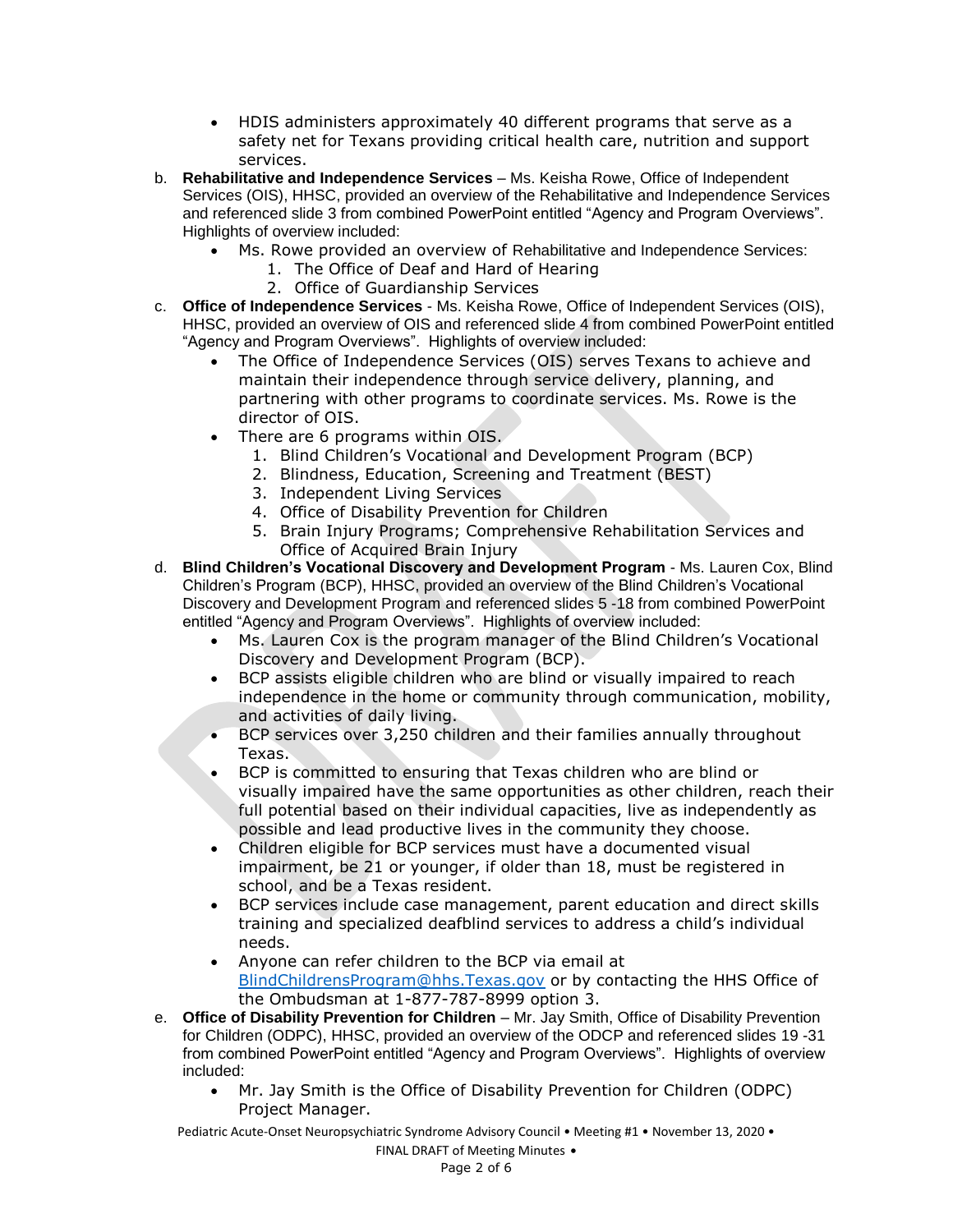- ODPC strives to prevent developmental disabilities, including those that manifest in utero and during birth, in children ages 0 12, minimize the losses caused by preventable disabilities and coordinate a unified, comprehensive prevention effort in Texas.
- ODPC's duties include educating the public, promoting sound public policy, identifying, collecting and disseminating information and data and collaborating with healthcare providers, stakeholders and other state agencies.
- There are four areas of focus:
	- 1. Prevention of disabilities caused by maternal health issues during pregnancy.
	- 2. Prevention of injuries in children.
	- 3. Early identification and diagnosis of disabilities to ensure early intervention and services.
	- 4. Address co-occurring intellectual and developmental disabilities (IDD) and mental health (MH) conditions.
- Ongoing initiatives include social media and website presence, public awareness efforts, speaking engagements and trainings, developing partnerships within and outside of HHSC support and promote existing prevention efforts and participate in councils, workgroups, and stakeholder meetings.

# **Agenda Item 3: Pediatric Acute-Onset Neuropsychiatric Syndrome Advisory Council**

- **a. Overview of the council and membership**
- **b. Rules and bylaws and roles and responsibilities of council members**
- **c. Upcoming meetings**
- **d. Expense reimbursement**
- **e. Legislative report**

Mr. Jay Smith, Office of Disability Preventions for Children, Project Manager, provided an overview of the PANSA Council, rules and bylaws, roles and responsibilities of council members, upcoming meetings, expense reimbursement and legislative report and referenced a PowerPoint entitled "Pediatric Acute-Onset Neuropsychiatric Syndrome Advisory Council". Highlights of overview included:

- The Pediatric Acute-Onset Neuropsychiatric Syndrome Advisory Council (PANS) was enacted by HB2783 and established to advise HHSC and the legislature on research, diagnosis, treatment, and education of PANS/PANDAS.
- The PANS membership is comprised of 19 members serving two-year terms with the option for reappointment.
- PANS council tasks include the development of an annual report due by September 1 of each year and submitted to the Governor, Legislature and HHSC.
- Recommendations focus on practice guidelines for diagnosis and treatment, mechanisms to increase clinical awareness and education strategies for outreach to educators and parents to increase awareness and developing a network of volunteer experts on diagnosis and treatment.
- Members are required to complete the Public Information Act and Open Meetings Act trainings and email certificates of completion to Jay Smith, PANS Council liaison at [jay.smith@hhs.texas.gov.](mailto:jay.smith@hhs.texas.gov)
- Future meeting dates are:
	- o February 26, 2021, 9a -12p
	- o May 21, 2021, 9a 12p

Pediatric Acute-Onset Neuropsychiatric Syndrome Advisory Council • Meeting #1 • November 13, 2020 •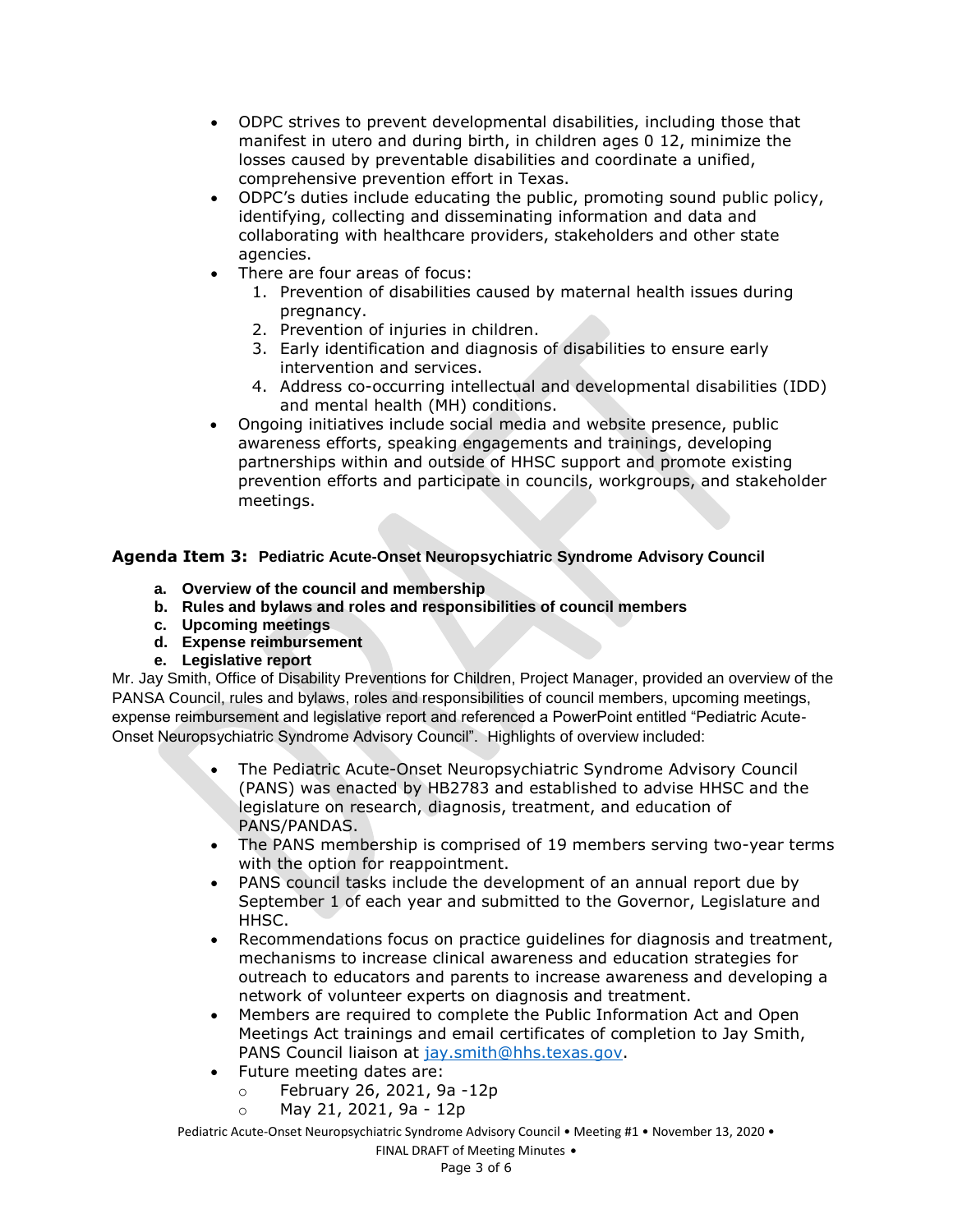- $\circ$  July 16, 2021, 9a 12p
- Members are not subject to compensation or reimbursement for expenses incurred in performing advisory council duties.

# **Agenda Item 4: Advisory Committee Coordination Office (ACCO) overview**

Mr. John Chacón, HHSC, ACCO Facilitator, reviewed the support functions relating to how ACCO supports the council, webcasting/virtual live streaming protocol, and guiding factors and referenced a handout entitled "Advisory Committee Coordination Office". Highlights of the overview of ACCO support functions included:

- Mr. Chacón stated that because of the Sunset Review in 2014-2015, HHSC established the Advisory Committee Coordination Office to create standardized processes for all HHS advisory committees. In addition to helping staff support HHS advisory committees in a consistent manner, it also increased transparency and established processes for tasks such as electing officers and soliciting new members. These processes are used across all Health and Human Services Commission (HHSC) committees and many at the Department of State Health Services (DSHS).
- Mr. Chacón stated that one of the ways the Health and Human Services (HHS) would like for stakeholders across the state to be informed of the happenings in the state is by webcasting/live streaming the Advisory Committee/Council meetings. With this said, moving forward all the PANSA Council meetings will be webcasted/virtually live streamed to provide this stakeholder experience as well as to comply with HHS Policy.
- Mr. Chacón stated that while webcasting/Teams Live Events is live stream of an actual meeting, it's not real time because it's dependent on the device being utilized to view the meeting so it may be delayed from 5 seconds to 45 seconds due to the bandwidth capability of the device. For this reason, we ask council members that are not able to attend physically to call in to a dedicated conference call in number and for those unable to join via the Teams Live Events link to call in on the dedicated number, so they can establish audio via the presenters' platform.
- Mr. Chacón stated that at the beginning of each meeting, as part of our logistical announcements, an ACCO facilitator we will remind the council members and staff presenting to use their microphones on their devices so that people on the webcast/Teams Live Events live stream can hear. We will also remind council members and presenters to please state your name each time before speaking and to speak directly into the microphones.
- Mr. Chacón stated that HHS advisory committees have several resources that are used as guiding factors. He stated that all committees/councils will have their bylaws that will provide specific guidance for that committee/council. He stated that there are a few additional resources that members may or may not be familiar with i.e., Roberts Rules of Order as a guide, Circular C-022: Health and Human Services Enterprise Policy for Advisory Committees, and the Advisory Committee Handbook.
- Mr. Chacón stated that members of the council should not communicate by email on matters of the council. Doing so could lead to a violation of the Open Meetings Act.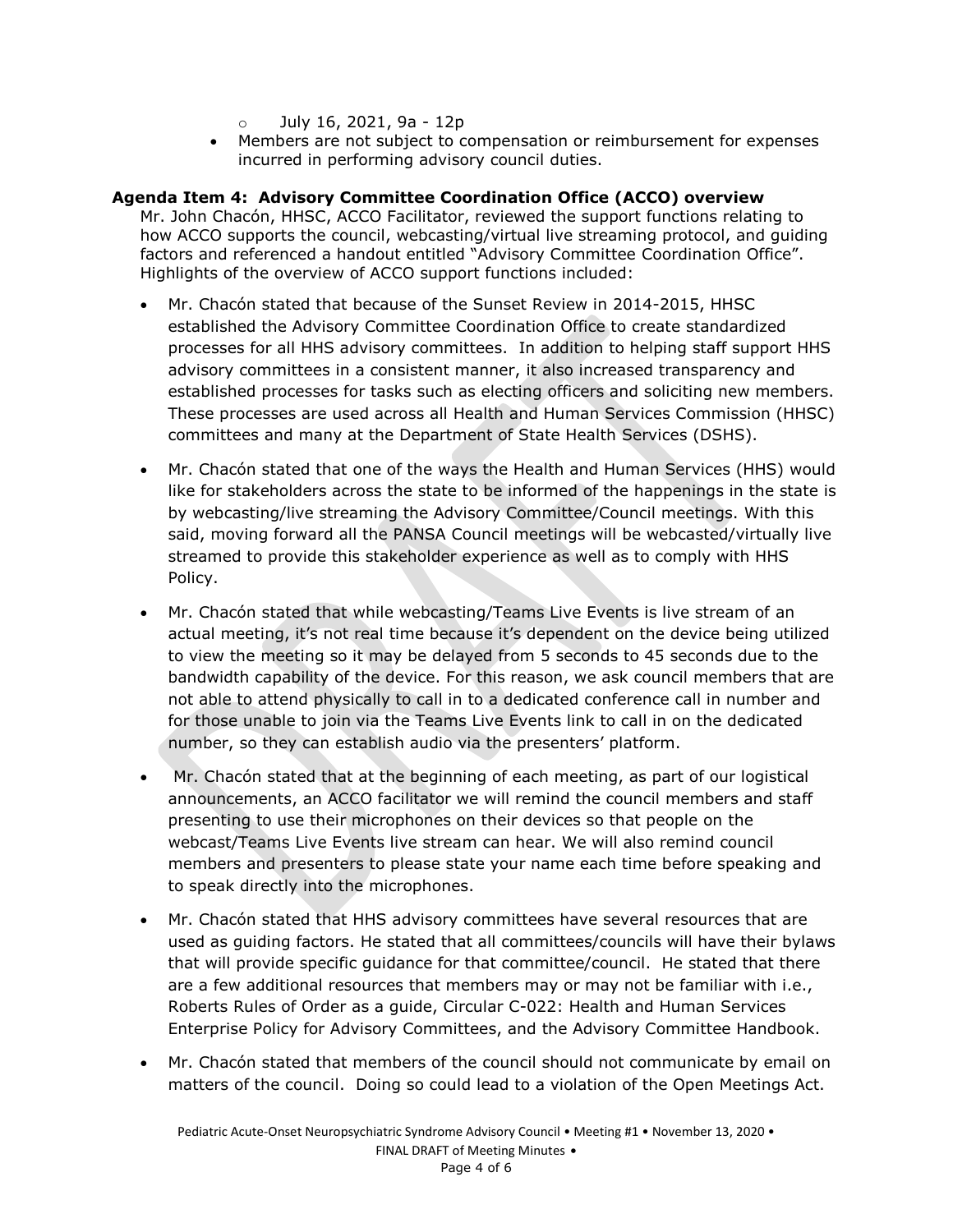# **Agenda Item 5: Open Meetings Act (OMA) overview**

Ms. Kym Oltrogge, Attorney, Legal Services Division, HHSC, provided an overview of the Open Meetings Act (OMA) and referenced a PowerPoint and handout entitled "OMA PANSA Council– Open Meetings Act, Tex. Gov't Code ch. 551". Highlights of the overview included:

- Guidance on requirements for open meetings, using video conference, and resources.
- Kym Oltrogge reviewed the OMA and advised members all meetings must be held publicly and accessible.
- The OMA training focuses on how to apply the OMA to the committee. Members must retake the OMA every 5 years as required by HHSC.
- The OMA applies to all governmental bodies with elected officers. An advisory committee is not a governmental body, but the OMA applies to all advisory committees by policy not by law.
- If the OMA is followed members will not be subject to criminal prosecution.
- The definition of a meeting is a quorum + deliberation + governmental body's public business; Or a quorum + governmental body conducts meeting/is responsible for meeting + governmental body called meeting + public business.
- Other platforms could be considered as conducting a meeting such as a Facebook page, email correspondence, other electronic apps if there is a quorum of members.
- Public notices require the date, hour, location and subjects to be discussed and must be posted for 8 days prior to the meeting. All notices are reviewed by the legal department.
- If an item is not on the agenda it cannot be discussed.
- All HHS councils must be broadcasted live, and archives of the meetings must be kept on the HHS website for a minimum of two years.

# **Agenda Item 6: Ethics overview**

Mr. David Reisman, Chief Ethics Officer, provided an overview of the HHS Ethics Policy and referenced a PowerPoint entitled "Ethics Advisory Committee Talking Points". Highlights of the overview included:

- Guidance on HHS ethics policy as it relates to HHS Advisory Committees.
- Advisory committee members may not claim or appear to represent HHSC or the committee in any legislative or advocacy activity without approval from the committee's presiding officer and the HHS Ethics Office in coordination with the HHSC Government and Stakeholder Relations Office.
- Committee members are not prohibited from discussing a report that has been formally adopted by the specific committee they represent, or from representing themselves or other non-state agency entity in the legislative or advocacy process.
- Members shall disclose all direct personal or financial interests in a motion under consideration and recuse themselves from any deliberations or decisions on that matter.
- Personal or private interest does not include the member's engagement in a profession, trade, or occupation when the member's interest is the same as all others.
- Members may not accept payment for services that are requested because of the members' title or position on the committee.
- Members should not be in a position to derive personal benefit from actions or decisions made in their official capacity.
- Members should not knowingly solicit, accept, or agree to accept any benefit for having exercised the member's official powers or duties in favor of another person.
- Members may not disclose confidential information and all agency generated information, including information in draft form, acquired through his or her

Pediatric Acute-Onset Neuropsychiatric Syndrome Advisory Council • Meeting #1 • November 13, 2020 •